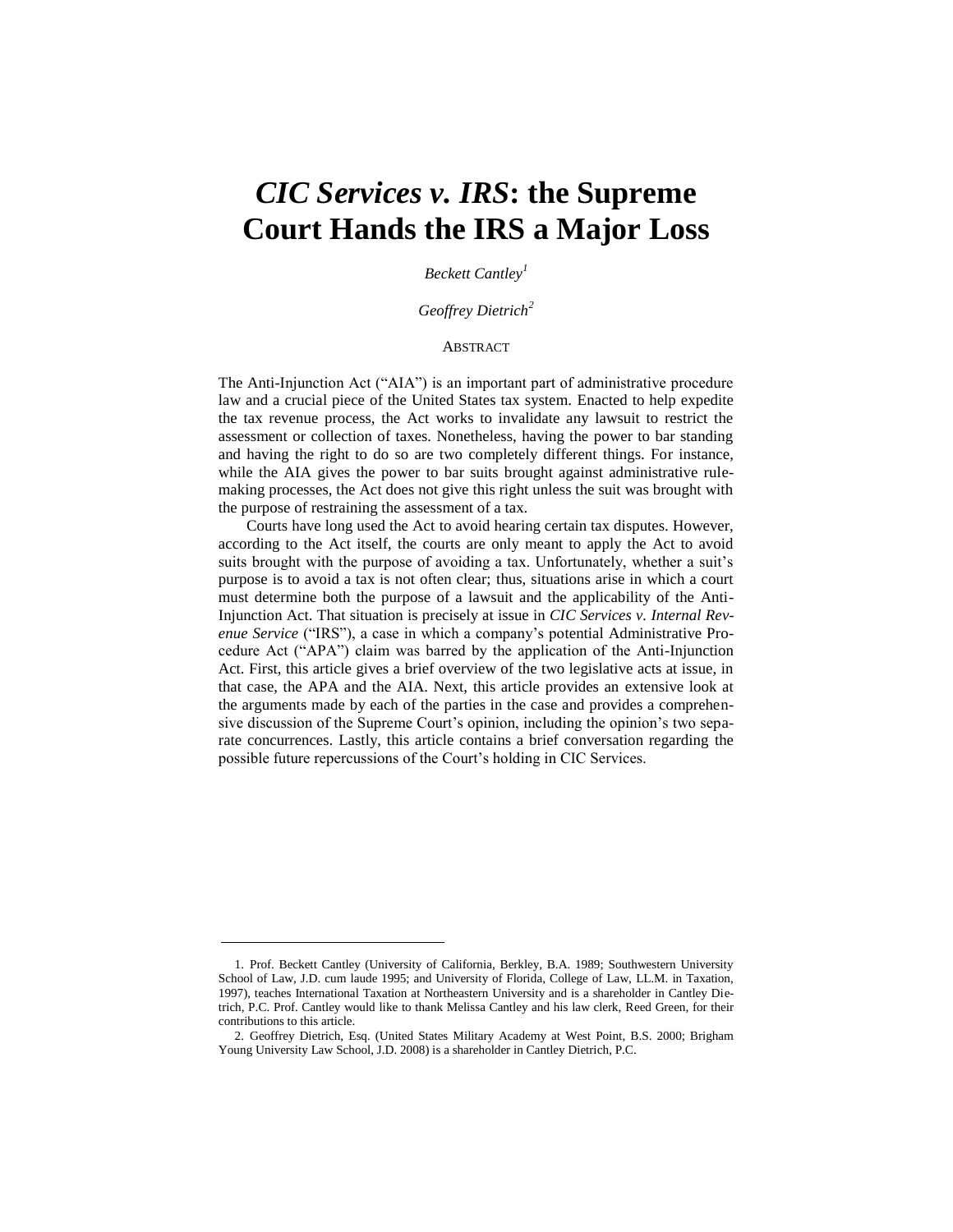# I. INTRODUCTION

Typically, general administrative procedure laws allow for pre-enforcement challenges to statutes, but not when the law relates to a tax. In the mid-nineteenth century, Congress enacted the Anti-Injunction Act ("AIA") to promote judicial scheduling and the use of the executive tax refund procedure. The AIA works to restrict the ability of courts to hear tax payment refusal cases until after the tax is paid. Specifically, the AIA requires that "no suit for the purpose of restraining the assessment or collection of any tax shall be maintained in any court."<sup>3</sup> For decades following the AIA's passage, federal courts used the AIA as a tool to avoid deciding any tax-related cases. However, since the AIA gives no clear definition regarding what constitutes a tax, there has been much confusion about how broad a variety of cases to which the AIA may be applied. One such instance of an AIA application dispute is the case discussed in this article, *CIC Services LLC v. IRS*. In this case, the Supreme Court determined whether an APA challenge of a reporting regulation imposing tax penalties for non-compliance was barred from a preenforcement challenge due to the AIA's application.

First, this article examines the legislative acts at play in this case. Second, this article provides the facts of the case and the case's procedural history. Third, this article analyses the arguments made by each of the parties in the case. Fourth, this article gives an overview of the Court's opinion and the concurrence authored by Justices Sotomayor and Kavanaugh. Finally, this article looks at the holding's potential future effects and whether CIC's initial claim had merits.

## II. LEGISLATIVE ACTS

The crux of *CIC Services v. IRS* revolves heavily around two major federal acts, the APA and the AIA. While the acts do not appear to be heavily linked to one another, a closer look reveals that a claim under one act can certainly lead to a claim under the other. This is because the majority of all administrative law claims fall within the APA.<sup>4</sup> Specifically, administrative law claims, typically made in hopes of changing or striking down a law, revolve around some sort of improper conduct in the enactment of a certain law or regulation.<sup>5</sup> However, while the APA does give a judicial route for solving these administrative law claims, the route can sometimes be encumbered by the AIA. The AIA works to disallow any suit that may restrain the collecting or assessment of taxes.<sup>6</sup> Hence, in *CIC Services v. IRS*, the federal acts are intertwined because CIC Services' initial APA claim is impeded by the tax restriction portion of the AIA.

<sup>3.</sup> 26 U.S.C. § 7421(a).

<sup>4</sup>*. See generally* EPA, *Summary of the Administrative Procedure Act* (last visited Aug. 25, 2021)., https://www.epa.gov/laws-regulations/summary-administrative-procedure-act; *See Administrative Procedure Act*, BALLOTPEDIA (Aug 25, 2021), https://ballotpedia.org/Administrative\_Procedure\_Act. 5*. Id.*

<sup>6.</sup> 26 U.S.C. § 7421.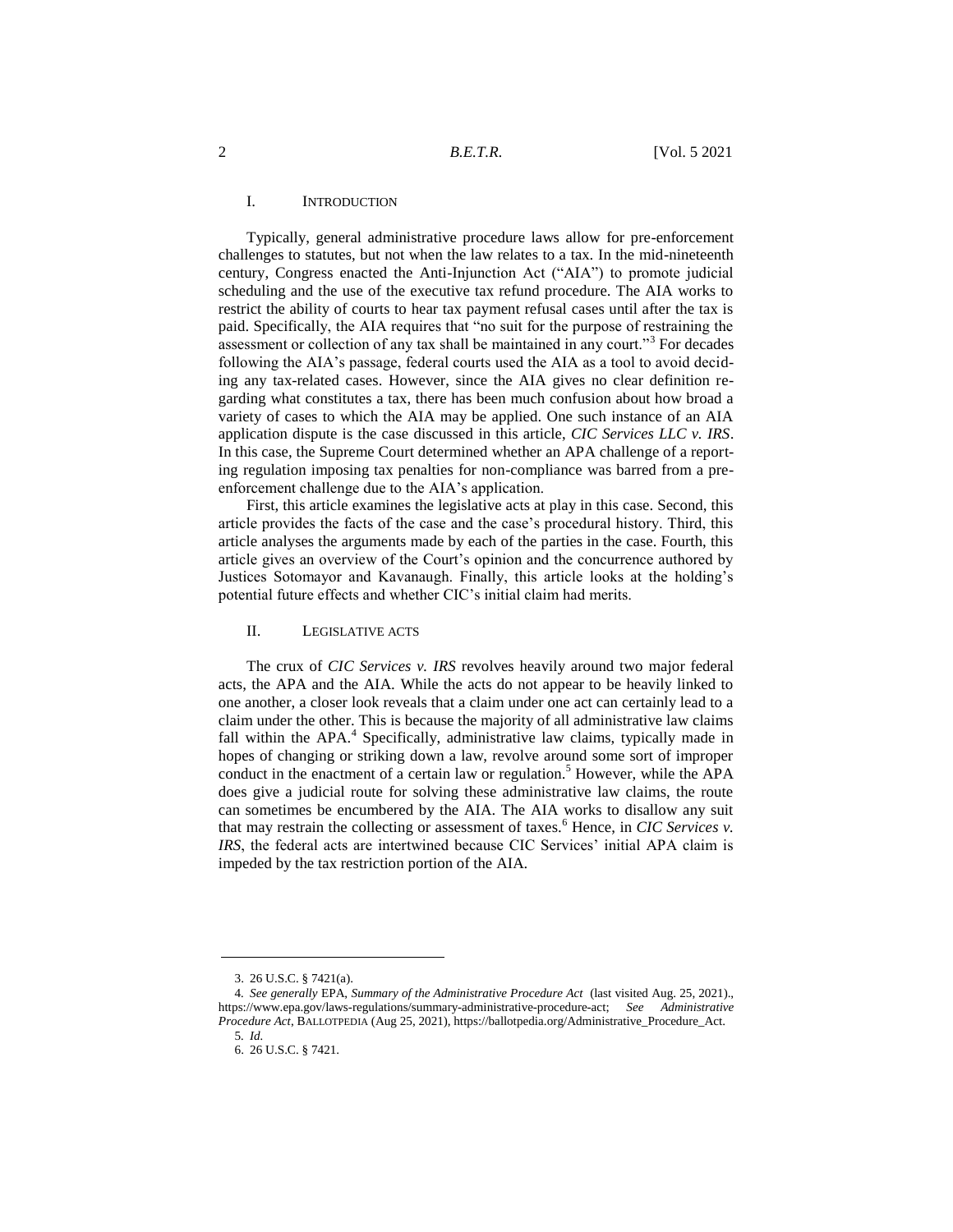A. *APA*

Passed in 1946 in response to the heightened scrutiny of federal agency adjudication and unfairness, the APA was created to provide some continuity and clarity amongst federal administrative agencies.<sup>7</sup> This extended scrutiny and heightened awareness around administrative agencies began with an increase in the number of administrative agencies stemming from President Franklin Delano Roosevelt's New Deal economic recovery plan.<sup>8</sup> The plan, passed in hopes of jump-starting the United States economy out of The Great Depression, called for the creation of new administrative agencies such as the Federal Emergency Relief Administration and the Works Progress Administration.<sup>9</sup> With the new agencies' potential to enact boundless regulations on the American people, opponents of the New Deal desired some sort of administrative oversight of these various agencies.<sup>10</sup> Essentially, in an effort to limit the reach of government agencies, opponents to extensive government regulation passed the APA.

Although formally under the executive branch, administrative agencies often interact with other federal branches.<sup>11</sup> Thus, the APA provides a structure to ensure that administrative agencies perform their duties without violating the separation of powers, as defined by the Constitution.<sup>12</sup> Before the APA was enacted, the Attorney General's Committee on Administrative Procedure in Government Agencies thoroughly researched basic administrative law procedures and published a report outlining how to improve administrative law procedures.  $^{13}$  Many of the procedures that would later be formally adopted in the APA, such as using official-led hearings before administrative agencies.<sup>14</sup>

Following the APA's unanimous passage in 1946, the Attorney General's Office produced an outline listing the basic purposes of the APA as: "(1) to require agencies to keep the public informed of procedures and rules; (2) to allow for participation in the rulemaking process; (3) to establish standards of conduct for adjudication and rulemaking; and (4) to determine the scope of judicial review."<sup>15</sup> The creation of the APA greatly changed the administrative agency landscape. For instance, the APA divided the basic functions of agencies into two categories: adjudication and rulemaking.<sup>16</sup> Adjudication consists of informal adjudication (negotiation-like dispute resolution) and formal adjudication (Trial-like proce-

<sup>7.</sup> Cynthia Scheopner, *Administrative Procedure Act*, BRITANNICA (last modified Dec. 1, 2018), https://www.britannica.com/topic/Administrative-Procedures-Act.

<sup>8</sup>*. Id.*

<sup>9</sup>*. Id.* 10*. Id.*

<sup>11</sup>*. Administrative Agency*, LAW SHELF (Aug. 27, 2021), https://lawshelf.com/shortvideoscontentview/administrative-agency/; *Administrative Agencies Explained*, THE BUSINESS PROFESSOR (Aug. 27, 2021), https://thebusinessprofessor.com/en\_US/us-legalsystem/what-are-administrative-agencies.

<sup>12</sup>*. See generally* Emily Bremer, *Deliberate and Serendipitous Separation of Powers in the Administrative State*, YALE J. OF REG., https://www.yalejreg.com/nc/deliberate-and-serendipitous-separationof-powers-in-the-administrative-state/; *See* Joanna Grisinger, The Attorney General's Committee on Administrative Procedure, J. OF POLICY HISTORY, https://muse.jhu.edu/article/246825.

<sup>13.</sup> Scheopner, *supra* note 7.

<sup>14.</sup> Scheopner, *supra* note 7.

<sup>15</sup>*. Id.*

<sup>16</sup>*. Id.*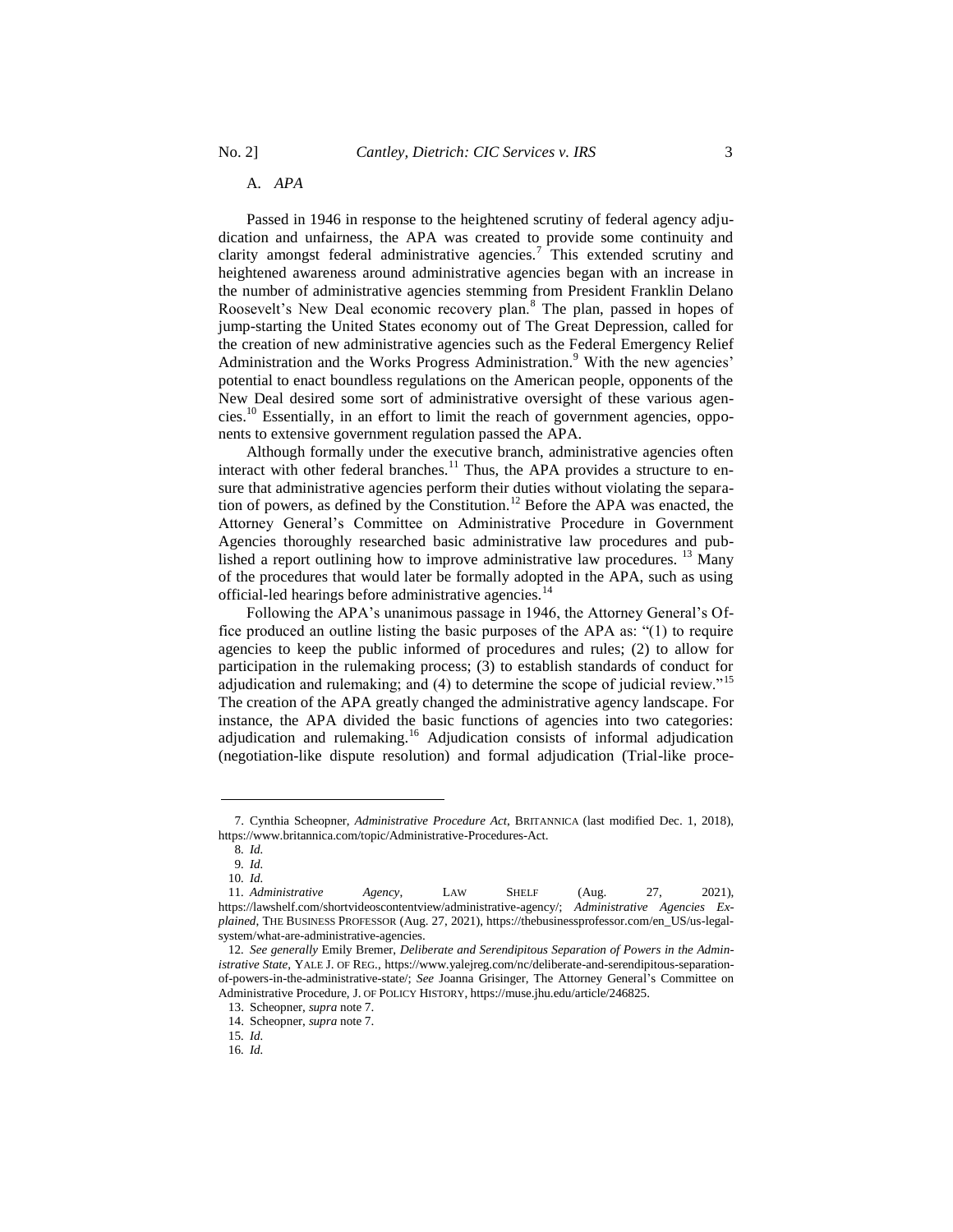dure).<sup>17</sup> Since only formal adjudication provides a record of proceedings and final resolution, it is the only adjudication method subject to judicial review.<sup>1</sup>

One of the most critical portions of the APA, and the focus of the CIC Services case, is the judicial review function. Although informal adjudication proceedings are not technically subject to judicial review, agency decisions made through informal adjudication can be reversed if a court determines an agency's decision was arbitrary and capricious or an abuse of discretion.<sup>19</sup> Under the APA, formal adjudication cases are subject to judicial review. Courts may question an agency's decision by evaluating the formal record and requiring agency decisions be supported by substantial evidence.<sup>20</sup> This substantial evidence requirement gives reviewing courts rather broad authority to overturn an agency's decision based on case facts or the motives behind an agency's policymaking.<sup>21</sup> So even though a reviewing court's primary focus is to ensure an agency decision complies with constitutional and separation of powers requirements, the Article III court hearing the case has significant freedom to determine whether an agency decision was made with "substantial evidence."

# B. *AIA and Its Relation to Tax*

Originally enacted as part of the Judiciary Act of 1867, the AIA's origin is centered on the desire for clarity in the enforcement and collection of taxes.<sup>22</sup> According to the AIA, "no suit for the purpose of restraining the assessment or collection of any tax shall be maintained in any court by any person, whether or not such person is the person against whom such tax was assessed."<sup>23</sup> Thus, under this reading, the AIA effectively works to invalidate pre-enforcement challenges to a tax. Consequently, taxpayers hoping to challenge a tax have only one primary option – they must pay the tax and pursue a refund.<sup>24</sup> Clearly, this judicial bar imposes a significant burden on the taxpayer, who must pay the tax and undertake the often-expensive process of attempting to receive a refund.

The basis behind the AIA heavily mirrors the Supreme Court's holding in *Flora v. United States*. In that case, the Court ruled that a taxpayer must pay a tax's full amount before challenging an IRS tax assessment.<sup>25</sup> This full payment requirement rule works similarly to the AIA in that the taxpayer's only options are to either file for a refund or to undergo an assessment deficiency proceeding in tax court.<sup>26</sup> However, while the AIA and subsequent Supreme Court rulings appear to

<sup>17.</sup> TOFF GARVEY, CONG. RSCH. SERV., R41546, A BRIEF OVERVIEW OF RULEMAKING AND JUDICIAL REVIEW, at 3 (2017), https://sgp.fas.org/crs/misc/R41546.pdf.

<sup>18</sup>*. Id.*

<sup>19</sup>*. Id.* at 3.

<sup>20</sup>*. Id.*

<sup>21</sup>*. The Administrative Procedure Act (APA)*, EPIC.ORG, https://epic.org/open\_gov/Administrative-Procedure-Act.html.

<sup>22.</sup> Erin Morrow Hawley, *The Equitable Anti-Injunction Act*, 90 NOTRE DAME L. REV. 81, 94 (2014).

<sup>23.</sup> 26 U.S.C. § 7421(b).

<sup>24</sup>*. See Case: Having Adequate Remedies, AIA Prevents Suit Against Collection of Taxes (6th Cir.) (IRC §7421)*, BLOOMBERG TAX, (Aug. 27, 2021,12:00 AM), https://news.bloombergtax.com/daily-taxreport/case-having-adequate-remedies-aia-prevents-suit-against-collection-of-taxes-6th-cir-irc-

<sup>7421?</sup>context=search&index=5.

<sup>25.</sup> Flora v. U.S., 357 U.S. 63, 75-76 (1958).

<sup>26</sup>*. Id.* at 73-74.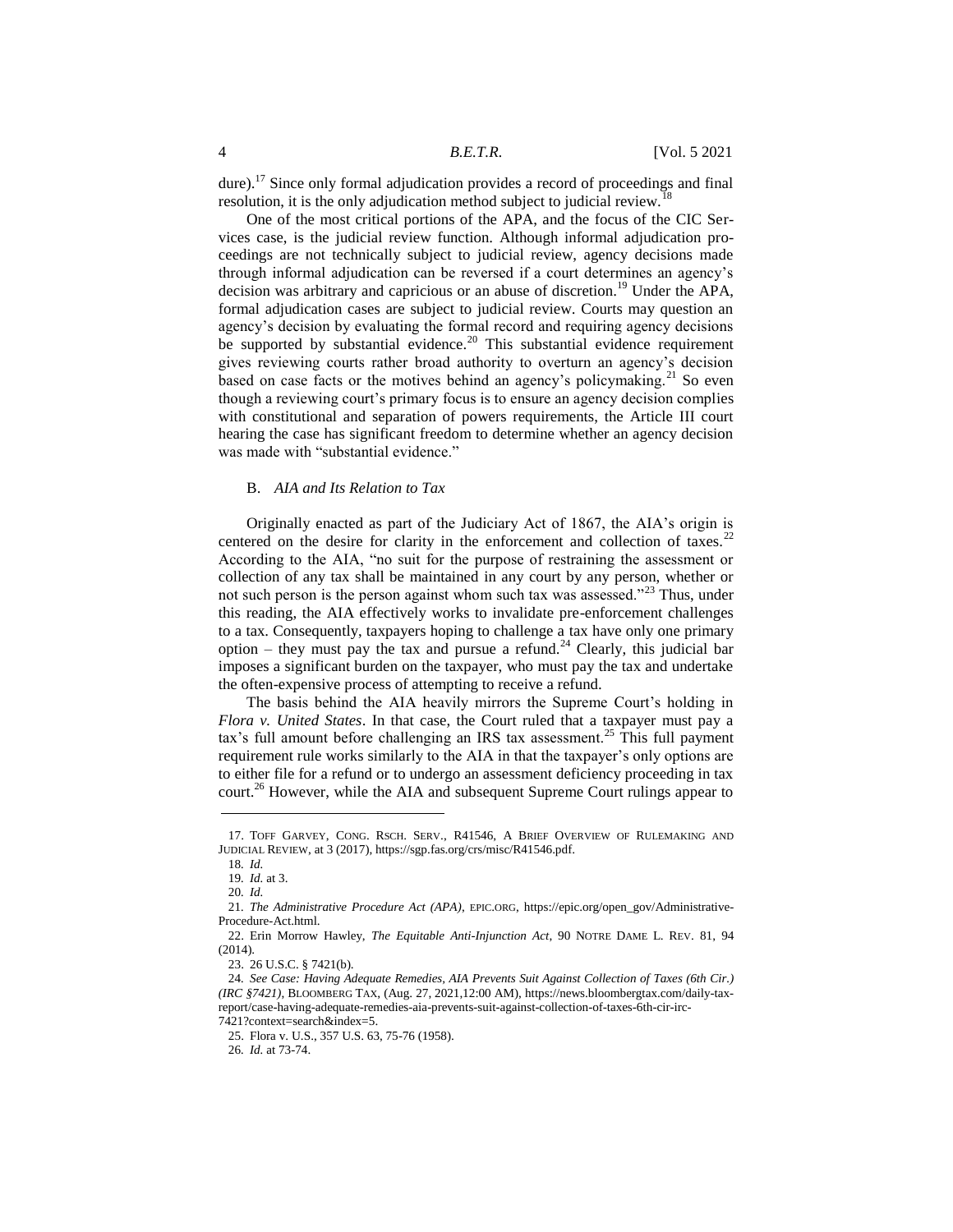make it difficult for taxpayers to obtain standing for judicial tax relief, this is not always the case.

Additionally, in a variety of recent high-profile cases, such as *NFIB v. Sebelius*, courts continuously allow taxpayers to circumvent the AIA by categorizing potential taxes as penalties rather than taxes.<sup>27</sup> This categorization loophole is precisely the issue in *CIC Services v. IRS*. Specifically, the issue is whether the reporting requirement penalties are entirely different than a tax assessment itself.<sup>28</sup>

## III. BACKGROUND

## A. *Facts*

The *CIC Services v. IRS* case primarily deals with the IRS goal to regulate captive insurance. Captive insurance differs from regular insurance in that, while typical business insurance is used to cover a variety of risks, captive insurance is a form of insurance aimed at filling gaps in the coverage of a typical business policy.<sup>29</sup> Captive insurance can be very attractive, as it can be more affordable and more customizable than traditional insurance policies.<sup>30</sup> A common form of captive insurance is provided through the creation of a subsidiary company by the parent. The sole purpose of the subsidiary is to insure the parent company against things not covered in the parent's business insurance policy.<sup>31</sup> This type of insurance not only allows the subsidiary to produce an insurance policy that more accurately reflects the business risks involved but also streamlines the claims process because both businesses are incentivized to pay claims timely.<sup>32</sup>

Congress has long been aware of the benefits of captive insurance. In 1986, Congress enacted a law stating that, in the case of certain small companies, thirdparty insurers do not have to pay taxes on their underwriting income if they receive less than \$1.2 million in premiums. $33$  This tax deduction played a large role in increasing the prevalence of captive insurance companies. In 2015, Congress went a step further and increased the  $$1.2$  million limit to  $$2.2$  million.<sup>34</sup> Despite Congress's seemingly avid support for the use of captive insurance, the IRS has "long been hostile" to the concept.<sup>35</sup> This hostility became crystal clear in the IRS's decision to add captive insurance to its 2017 Dirty Dozen list.<sup>36</sup>

<sup>27.</sup> Nat'l Fed'n of Indep. Bus. v. Sebelius, 567 U.S. 519, 574 (2012).

<sup>28.</sup> CIC Servs., LLC v. IRS, 2017 WL 5015510, at\*3 (E.D. Tenn. Nov. 02, 2017), *aff'd,* 925 F.3d 247 (6th Cir. 2019), *rev'd and remanded*, 141 S. Ct. 1582, 209 L. Ed. 2d 615 (2021), and *vacated and remanded*, No. 18-5019, 2021 WL 447660 (6th Cir. 2021).

<sup>29.</sup> Julia Kagan, *Captive Insurance Company*, INVESTOPEDIA (Oct. 10, 2021), https://www.investopedia.com/terms/c/captive-insurance-company.asp.

<sup>30</sup>*. Id.*

<sup>31</sup>*. Id.*

<sup>32</sup>*. Id.*

<sup>33</sup>*. Captive Insurance Companies – New Law Passed by Congress*, ALIANT LAW (Feb. 1, 2016), https://www.aliantlaw.com/blog/captive-insurance-companies-new-law-passed-by-congress/.

<sup>34</sup>*. Id.*

<sup>35</sup>*. Is the IRS Targeting Captive Insurance Arrangements?*, CPA PRACTICE ADVISOR (Apr. 22, 2020), https://www.cpapracticeadvisor.com/tax-compliance/news/21135173/is-the-irs-targetingcaptive-insurance-arrangements.

<sup>36.</sup> IRS, *IRS warns of Abusive Tax Shelters on 2017 "Dirty Dozen" List of Tax Scams*, (Feb. 14, 2017), https://www.irs.gov/newsroom/irs-warns-of-abusive-tax-shelters-on-2017-dirty-dozen-list-oftax-scams (Annual list of the most common scams taxpayers may encounter).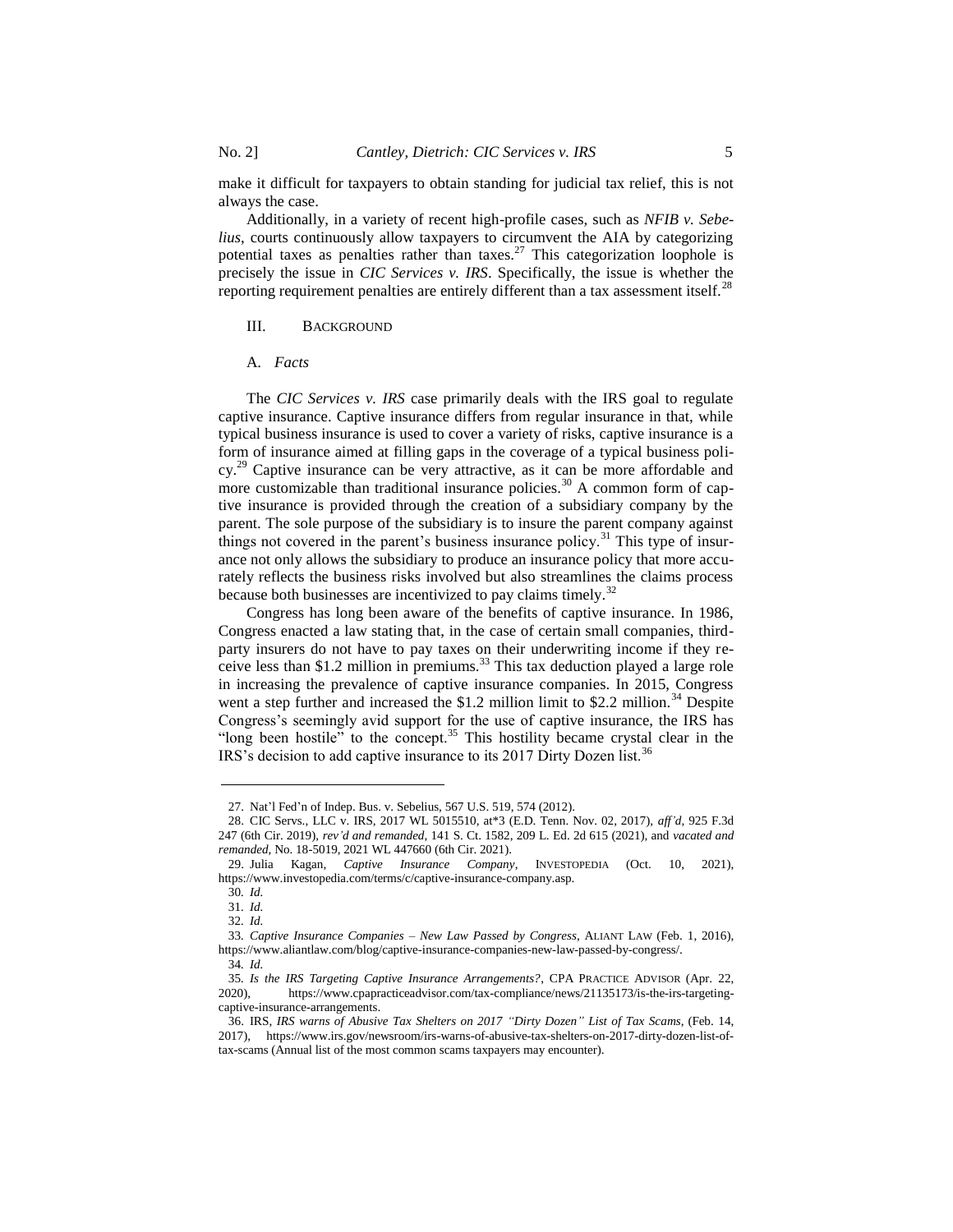The *CIC Services* dispute started in 2004 when Congress began requiring taxpayers and their material advisors (CIC Services is a material advisor for captive insurance transactions) to include information regarding "reportable transactions" on their tax returns.<sup>37</sup> Not only did these new reporting requirements impose a high burden on the taxpayers and advisors, but they also included heavy penalties of up to \$200,000 for taxpayers who do not report the required information and a penalty of at least \$50,000 for advisors who fail to report.<sup>38</sup> However, while the punishment for failure to report was unambiguously set out by Congress, The IRS was given the responsibility of determining what transactions are "reportable transactions." Specifically, Congress designated reportable transactions as those the IRS recognizes as having potential for tax evasion.<sup>39</sup> The IRS promptly promulgated rules designating any "transaction of interest" as a reportable transaction based on this guidance.<sup>40</sup> In 2016, the IRS acted with its Congressional authority and issued Notice 2016-66 identifying captive insurance transactions as transactions of interest.<sup>41</sup> The Notice, which retroactively applied to the tax years 2006 to 2015, required taxpayers and their advisors to report each of their captive insurance transactions for the last ten years.<sup>42</sup> The Notice imposed heavy reporting requirements on the company and permanently changed the captive insurance market, which led to CIC Services challenging the Notice under the APA as it had gone through neither notice-and-comment rulemaking nor Federal Register publishing.<sup>43</sup>

#### B. *Lower Court Decision*

In March of 2017, CIC Services filed its initial lawsuit in the Eastern District of Tennessee, arguing that, although deemed as guidance by the IRS, Notice 2016-66 was actually an IRS-created rule, and must go through notice-andcomment rulemaking to be valid.<sup>44</sup> According to the company, CIC Services' preenforcement action was not based on any tax liability claim by the company. Instead, the action centered on the hundreds of hours and millions of dollars compliance with the new IRS reporting requirements would likely cost CIC Services.<sup>45</sup> In its motion to dismiss the suit, the IRS argued the district court lacked subject matter jurisdiction as the suit was barred by the AIA and the suit's potential effect of restraining taxes.<sup>46</sup>

<sup>37.</sup> Nicole M. Eilliot, James Dawson, Joshua David Odintz & Chad M. Vanderhoef, *U.S. Supreme Court Decision May Pave Way for Future IRS Laws*, HOLLAND & KNIGHT (June 2, 2021), https://www.hklaw.com/en/insights/publications/2021/06/us-supreme-court-decision-may-pave-wayfor-future-irs-lawsuits.

<sup>38</sup>*. Id.*

<sup>39.</sup> IRS, *Transactions of Interest*, (June 26, 2021), https://www.irs.gov/businesses/corporations/transactions-of-interest.

<sup>40</sup>*. Id.*

<sup>41.</sup> I.R.S. Notice 2016-66, 2016-47 I.R.B. 745 (Nov. 2, 2016).

<sup>42</sup>*. Id.*

<sup>43.</sup> CONG. RSCH. SERV., CIC SERVICES V. INTERNAL REVENUE SERVICE: INTERPRETING THE TAX ANTI-INJUNCTION ACT, (Feb. 23. 2021), https://crsreports.congress.gov/product/pdf/LSB/LSB10576/2. 44*. CIC Services*, 2017 WL 5015510 at \*1.

<sup>45</sup>*. Id.*

<sup>46</sup>*. Id.* at \*2.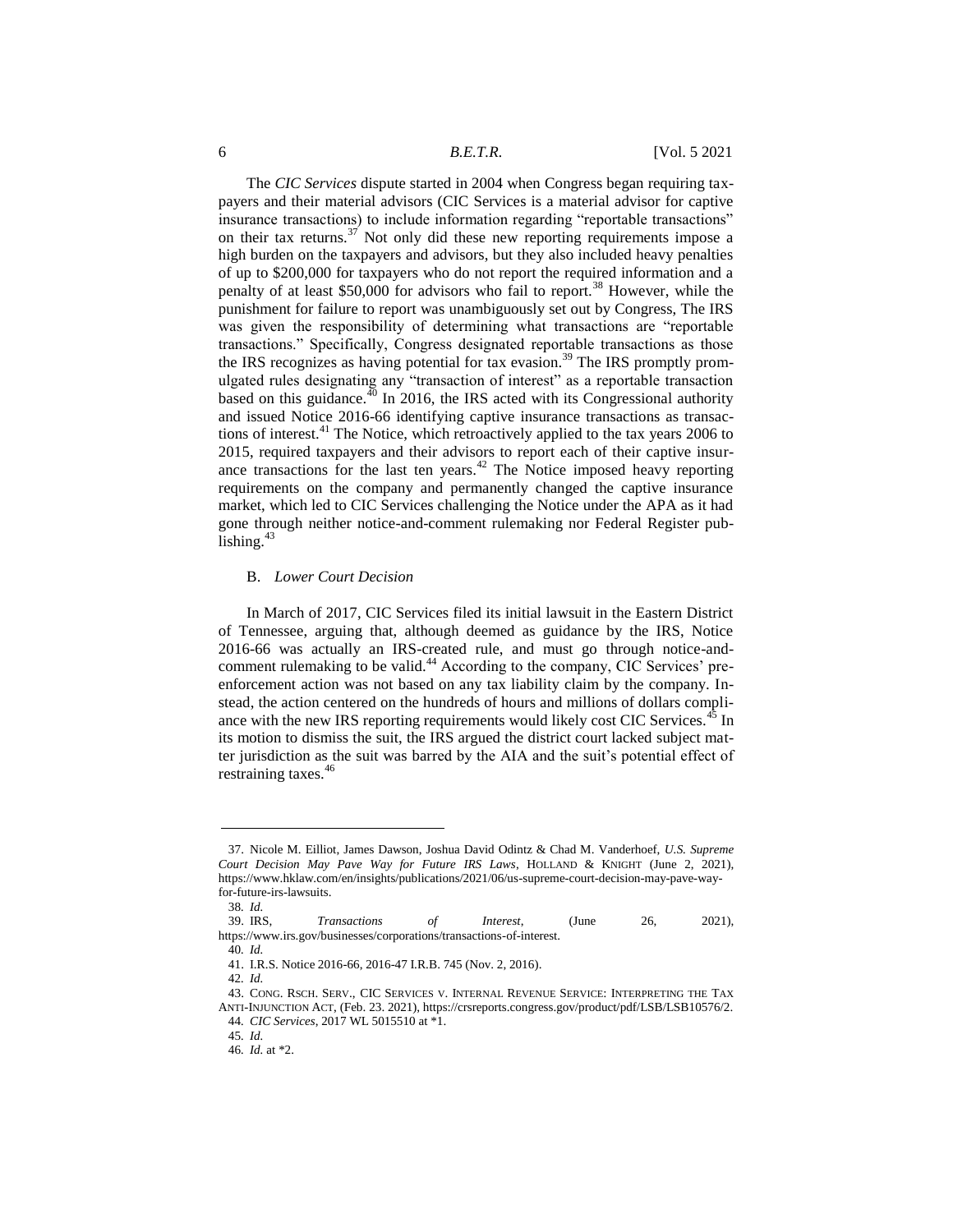The district court agreed with IRS, with the Sixth Circuit later affirming the judgment.<sup>47</sup> The Sixth Circuit reasoned that because a tax penalty supports the Notice's reporting regulations, any claim against the reporting regulations would have the effect of restraining the IRS from collecting tax penalties, thus violating the AIA.<sup>48</sup> Following the Sixth Circuit's decision, CIC Services unsuccessfully petitioned the Circuit for a rehearing en banc.<sup>49</sup> After narrowly failing the rehearing request by a 9-7 vote, CIC Services was left with no other choice but to petition the U.S. Supreme Court.<sup>50</sup> Certiorari was granted on May 4, 2020.<sup>51</sup>

## IV. ARGUMENTS BEFORE THE COURT

#### A. *The Government's Arguments*

Arguing in support of the Sixth Circuit ruling that the AIA bars this suit, the government first cited the portion of the act which states "no suit for the purpose of restraining the assessment or collection of any tax may be maintained."<sup>52</sup> According to the government, this language in the AIA explicitly bars CIC Services' suit and precludes any form of preemptive litigation.<sup>53</sup> However, the government argued that while preemptive litigation was disallowed in this situation, there were still appropriate avenues for resolution available to CIC Services, such as the IRS's tax refund system.<sup>54</sup> The government also argued that CIC Services' suit would restrain the assessment and collection of taxes, thus violating the AIA.<sup>55</sup> Citing the Court's reasoning in *Sebelius*, the government stated that Subchapter  $68B$  penalties are indeed taxes.<sup>56</sup> This was extremely important in arguing against CIC Services because Subchapter 68B also contains the penalties stated in Notice  $2016-66$ <sup>57</sup> However, according to the government, attempting to permanently enjoin the enforcement of a Notice calling for tax penalties directly conflicts with assessment and collection of taxes; thus, the AIA should bar the suit.

The next government argument attacked CIC Services' heavy reliance on the Supreme Court's holding in *Direct Marketing Ass'n v. Brohl*. There, the Court held that pre-enforcement challenges of tax reporting rules are not barred by the AIA when reporting requirements do not involve the collection of taxes, an injunction would not restrain the collection of taxes<sup>58</sup>. A reading of the reporting requirements would not violate the rule that jurisdictional rules should be clear.<sup>59</sup> While CIC Services' argued that Direct Marketing provided binding precedential value, the government countered that the injunctive relief sought by CIC Services would do more than just inhibit the collection of taxes (as was the case of *Direct* 

l

<sup>47.</sup> CIC Services, LLC v. IRS, 925 F.3d 247 (6th Cir. 2019).

<sup>48</sup>*. CIC Servs.*, 2017 WL 5015510 at \*4.

<sup>49</sup>*. CIC Servs*., 936 F.3d at 502.

<sup>50</sup>*. Id.*

<sup>51.</sup> CIC Servs., LLC v. IRS, 140 S. Ct. 2737 (2020).

<sup>52.</sup> 26 U.S.C. § 7421.

<sup>53</sup>*. See generally* 26 U.S.C. § 7421.

<sup>54.</sup> Brief for Respondents at 16, CIC Servs., LLC v. IRS, 141 S. Ct. 1582 (2021) (No. 19-930).

<sup>55</sup>*. Id.* at 15.

<sup>56.</sup> Sebelius, 567 U.S. at 544.

<sup>57.</sup> Brief for the Respondents, *supra* note 5 at 21.

<sup>58.</sup> Direct Mktg. Ass'n v. Brohl, 575 U.S. 1, 16 (2015).

<sup>59</sup>*. Id.* at 15.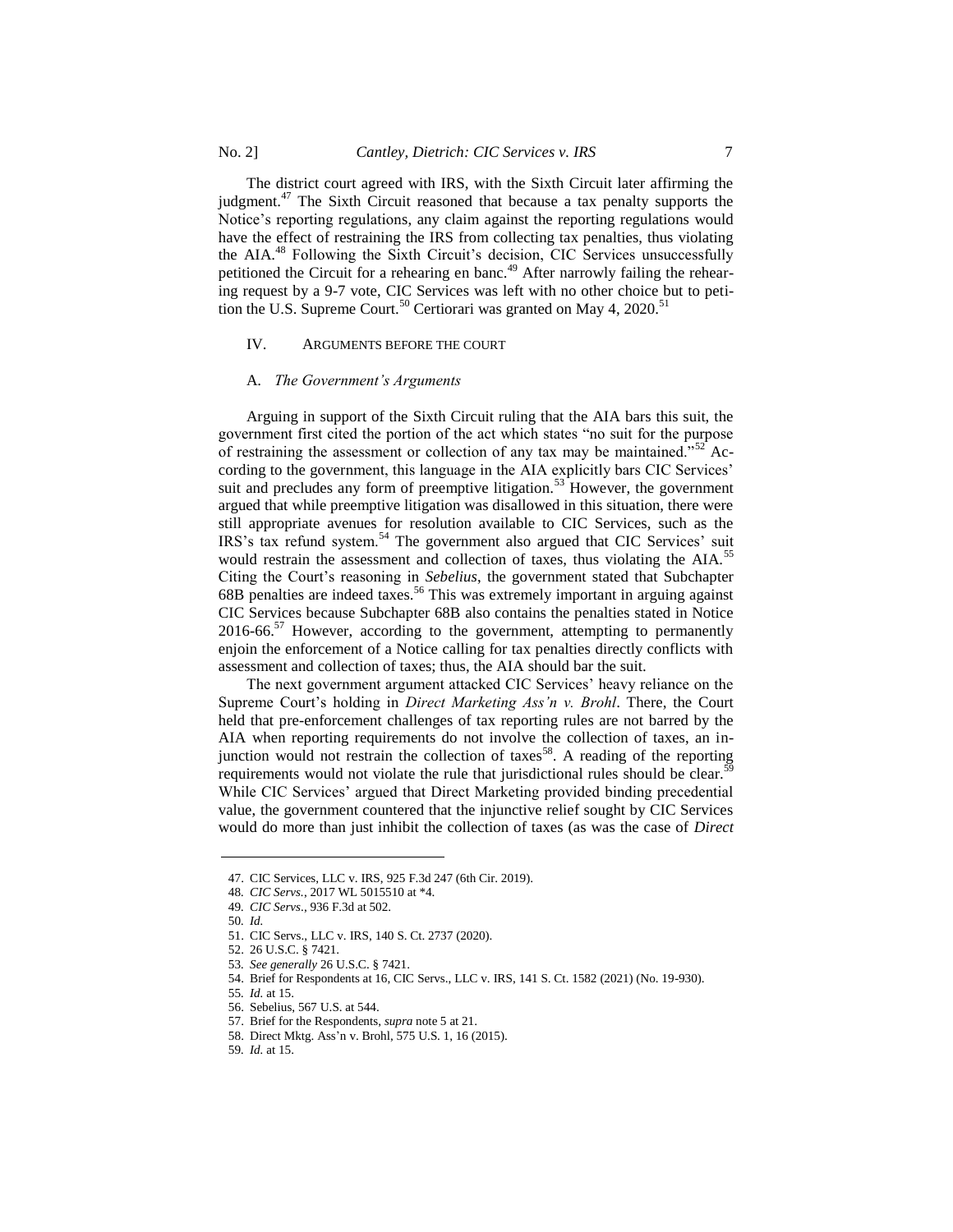*Marketing*).<sup>60</sup> Additionally, the government attempted to further minimize *Direct Marketing* by showing that the case does not directly speak to whether the AIA bars a suit aimed at preventing the collection of tax penalties.<sup>61</sup>

Lastly, in response to CIC Services' statement that the AIA would undermine the APA, the government argued that the APA stands to offer judicial review when there is no other alternative.<sup>62</sup> However, with Notice 2016-66, there are other remedies available to CIC Services, such as using a post-payment refund suit. Thus, in the eyes of the government, there is no requirement for judicial review. $^{63}$  Additionally, while the government admitted that the APA contains a presumption favoring judicial review, like all presumptions, this presumption is not binding and can easily be overcome by statutes.<sup>64</sup> Supporting this, the government reasoned that since the APA expressly incorporates statutory limitations (such as the AIA) into its judicial review requirements, the creators of the APA must have intended for it to be limited in some instances.<sup>65</sup>

## B. *CIC's Arguments*

The first of CIC Service's arguments addressed the text of the AIA. Specifically, CIC Services took issue with the AIA's wording that "no suit for the purpose of restraining the assessment or collection of any tax shall be maintained."<sup>66</sup> Citing the act's legislative history, CIC Services argued that the clear purpose of the act was to prevent individuals from avoiding the payment of lawful tax revenue.<sup>67</sup> As a result, CIC Services argued the AIA should not be applicable because the purpose of CIC Services' suit was not to restrain tax collection.<sup>68</sup> Instead, CIC Services' suit only challenged Notice 2016-66, not the separate portion of the statute containing the tax penalties.<sup>69</sup> CIC Services further argued that its claimed injuries from the pleadings of its suit were the costs of complying with the reporting requirements, not any form of tax liability.<sup>70</sup> Hence, according to CIC Services, even if the tax penalties were repealed, the company's interest in maintaining the lawsuit would remain unchanged.<sup>71</sup>

CIC Services relied heavily on the Supreme Court's holding in *Direct Marketing Ass'n v. Brohl in its next argument.* According to CIC Services, the Court's reasoning effectively resolved the question at issue in this suit and set out a framework for determining when tax assessment or collection has suffered interference.<sup>72</sup> However, while there was a tangential connection, the *Direct Marketing* case did not involve any form of tax penalty.<sup>73</sup> Basically, in citing *Direct Market-*  $\overline{a}$ 

73*. Id.*

<sup>60.</sup> Brief for the Respondents, *supra* note 5 at 27.

<sup>61</sup>*. Id.* at 26.

<sup>62</sup>*. Id.* at 41.

<sup>63</sup>*. See generally* IRS, Notice 2016-66 (Nov. 1, 2016).

<sup>64.</sup> Brief for the Respondents, *supra* note 5 at 41.

<sup>65</sup>*. Id.*

<sup>66.</sup> 26 U.S.C. § 7421.

<sup>67.</sup> Brief for the Respondents, *supra* note 5 at 16).

<sup>68</sup>*. Id.* at 30.

<sup>69</sup>*. Id.*

<sup>70</sup>*. Id.*

<sup>71</sup>*. Id.*

<sup>72</sup>*. See generally* Direct Mktg., 575 U.S. at 1 (Holding that an enforcement of notice and reporting requirements was assessment, levy, or collection under the TIA).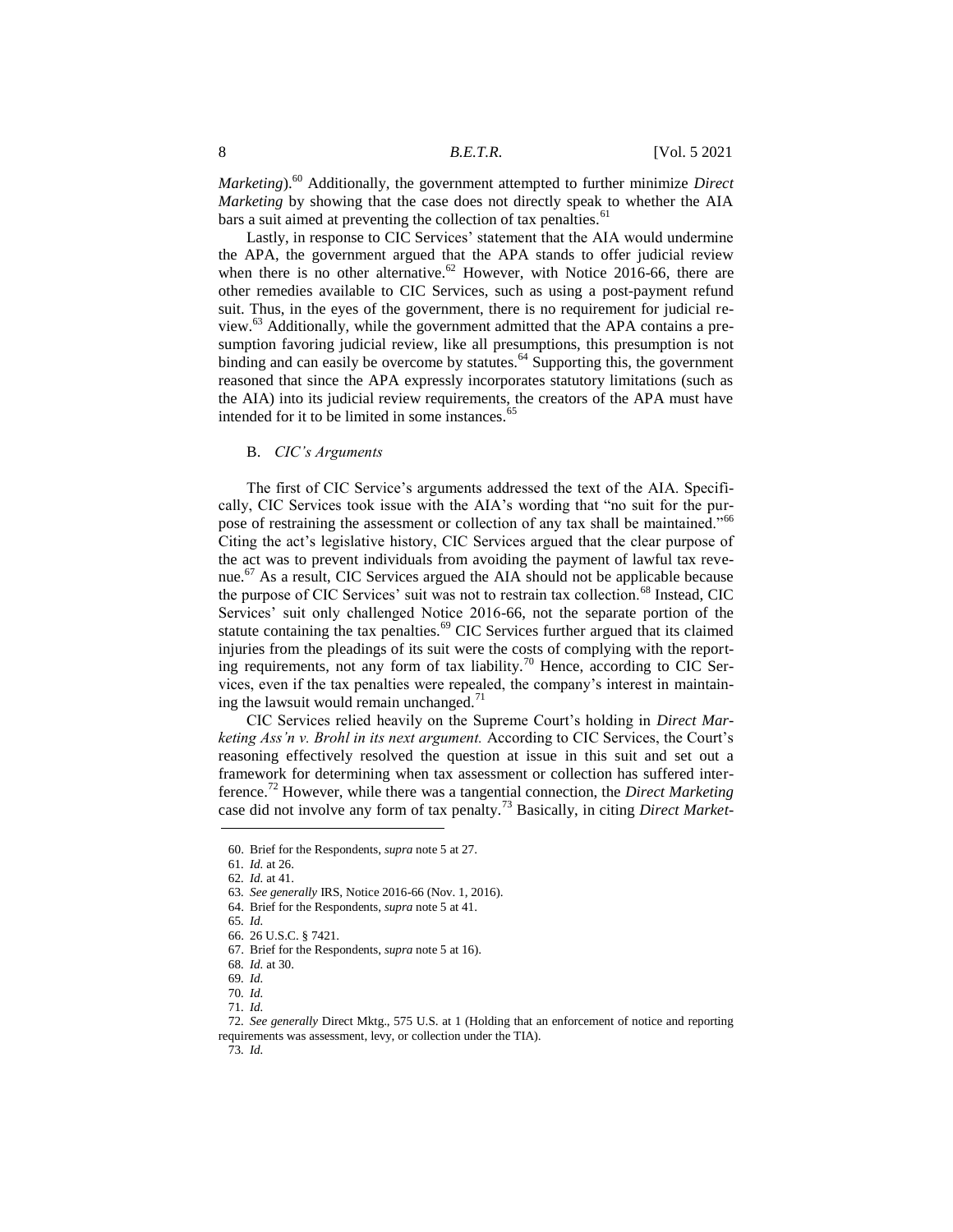*ing,* CIC Services hoped to show that an injunction against reporting requirements does not stop the collection of taxes, even if the injunction keeps the IRS from obtaining the necessary information for tax purposes.<sup>74</sup>

The third of CIC Service's arguments centered around the connection between the reporting requirements of Notice 2016-66 and its tax penalties. Specifically, CIC Services argued that there must be a reporting violation detected by the IRS before any collection or tax assessment can occur. Then, the IRS must make the conscious decision to impose a tax penalty.<sup>75</sup> Thus, based on CIC Service's line of reasoning, the steps between violating the reporting requirements and the IRS assessing a tax are too far removed from one another to be considered one and the same.<sup>76</sup> Additionally, CIC Services claimed that because its suit is a preenforcement injunction, there has been no reporting regulation violation; hence no tax penalty has even been assessed.<sup>77</sup> Therefore, the company claims that there should be no reason for any court to believe that the company's suit affects the assessment or collection of taxes.<sup>78</sup>

Lastly, CIC Services argued that the Sixth Circuit's ruling was counterproductive to the purposes of both the APA and the AIA because the ruling disallows pre-enforcement review while falling outside the intended scope of the  $AIA$ .<sup>79</sup> Usually, pre-enforcement review is the only avenue for judicial review of unlawful agency action, hence the APA's strong support.<sup>80</sup> But, according to CIC Services, this support was incorrectly counteracted by the Sixth Circuit's ruling. By taking away the company's only pre-enforcement judicial cause of action, the court effectively made it so that CIC Services must first violate the Notice to obtain standing in court.<sup>81</sup> Additionally, CIC Services further warned that if the Sixth Circuit's decision is upheld, a slippery slope could be created in which agencies can avoid pre-enforcement review simply by attaching a tax penalty to their new regulations.<sup>82</sup>

## V. OPINION

## A. *Court Draws Fine Line Between Potential Penalties and a Tax*

In an opinion authored by Justice Kagan, the U.S. Supreme Court reversed and remanded the Sixth Circuit's decision in *CIC Services v. IRS*. The Supreme Court instead held that the AIA did not bar the company's suit challenging Notice 2016-66.<sup>83</sup> In reaching this conclusion, the Court chose to wholly extend its holding in *Direct Marketing* despite the differences in the *CIC Services* case.<sup>84</sup> According to the Court, its holding in *Direct Marketing* clearly stands to show that information gathering is a part of tax administration that happens exclusively be-

l

<sup>74.</sup> Brief for the Petitioner at 24, CIC Servs., LLC v. IRS, 141 S. Ct. 1582 (2021) (No. 19-930).

<sup>75</sup>*. Id.* at 25.

<sup>76</sup>*. Id.* at 18-19. 77*. Id.* at 25.

<sup>78</sup>*. Id.* at 29.

<sup>79</sup>*. Id.* at 32.

<sup>80</sup>*. Id.*

<sup>81</sup>*. Id.* at 34.

<sup>82</sup>*. Id.* at 32.

<sup>83</sup>*. CIC Servs*., 141 S. Ct. at 1592.

<sup>84</sup>*. Id.* at 1589.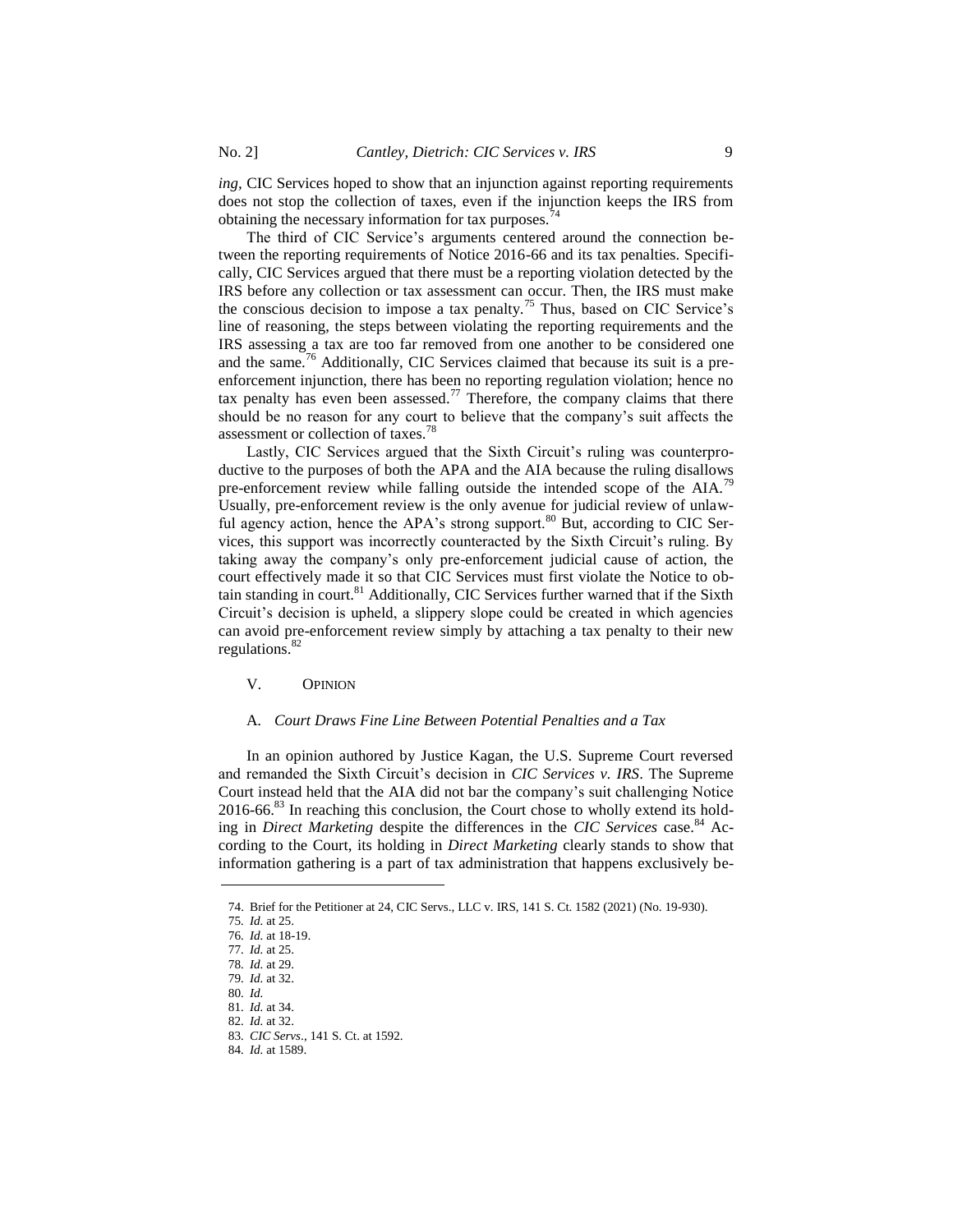fore the collection or assessment of taxes; thus, since no tax has been assessed or collected, the AIA should not be implicated.<sup>85</sup>

Additionally, the AIA only bars suits made for the purpose of restraining taxation. The Court ruled that the AIA should not apply because the purpose of CIC Services' suit was not to avoid tax assessment or collection. Rather, the suit's purpose was simply to invalidate Notice 2016-66 in the hopes of abolishing its reporting requirements.<sup>86</sup> In agreeing with the company, the Court listed three main characteristics that "refute the idea that this is a tax action in disguise."<sup>87</sup> The first of these characteristics was that Notice 2016-66 created extensive reporting costs and obligations. The Court agreed with CIC Services when it estimated "it will have to spend 'hundreds of hours of labor' and in excess of \$60,000 per year" to fulfill the Notice's requirements."<sup>88</sup> Therefore, because these costs were completely separate from any civil tax penalties, the Court found them distinguishable from any claim related to tax penalties.<sup>89</sup>

The second characteristic demonstrating the purpose of the suit was that the reporting regulations required by Notice 2016-66 were extremely far removed from any tax penalties.<sup>90</sup> Specifically, under Notice 2016-66, the IRS may assess tax penalties against a party when the following events have occurred: (1) the party failed to report the transaction; (2) IRS determined that violation occurred; and  $(3)$  IRS imposed a civil tax penalty.<sup>91</sup> Thus, because many administrative and discretionary actions must be taken before CIC Services would even incur a tax liability, the Court felt that "[b]etween the upstream Notice and the downstream tax, the river runs long." $^{92}$ 

The third characteristic showing the suit's sole purpose was to set aside Notice 2016-66 is the potential for criminal penalties upon those who violate the Notice. Specifically, the Court explained that since the Notice can result in criminal penalties, it "clinches the case [as]  $\dots$  a suit brought to set aside the Notice."<sup>93</sup> The Court further reasoned that "the criminal penalties here practically necessitate a pre-enforcement, rather than a refund, suit.<sup> $594$ </sup> Lastly, in summing up its belief that this pre-enforcement suit was CIC Services' only feasible option, the Court stated, "the existence of criminal penalties explains why an entity like CIC must bring an action in this form."<sup>95</sup>

#### B. *Party Status Might Influence the Outcome*

While all taxpayers may initially champion *CIC Services v. IRS* as a win in their fight against excessive taxes, this may not actually be true. In her concurrence, Justice Sotomayor agreed with the Court's holding in the case but chose to write separately in hopes of distinguishing between tax advisors (CIC Services)

l

95*. Id.*

<sup>85</sup>*. Id.*

<sup>86</sup>*. Id.* at 1588.

<sup>87</sup>*. Id.* at 1590.

<sup>88</sup>*. Id.* at 1591.

<sup>89</sup>*. Id.* 90*. Id.*

<sup>91</sup>*. Id.*

<sup>92</sup>*. Id.*

<sup>93</sup>*. Id.* at 1592.

<sup>94</sup>*. Id.*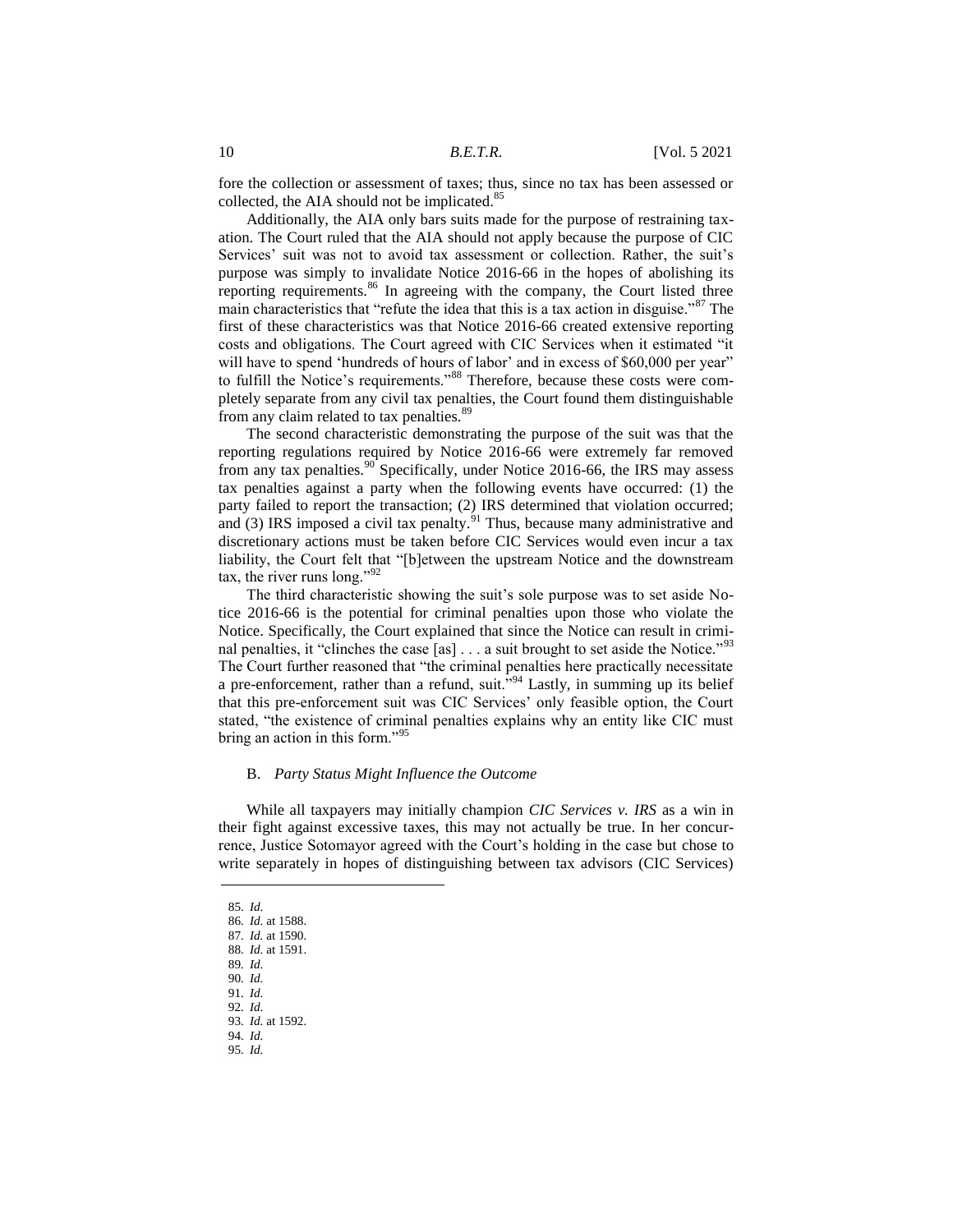and taxpayers when it comes to reporting requirements.<sup>96</sup> The text of Justice Sotomayor's concurrence shows that she believes pre-enforcement actions undertaken by taxpayers themselves would not be able to avoid the AIA's bar against standing.<sup>97</sup> In her concurrence, she reasons that the Court's decision may have been different if CIC Services were a "taxpayer instead of a tax advisor."<sup>98</sup> In sum, while Justice Sotomayor appears to close the door on taxpayers when it comes to avoiding taxes on their own behalf, she leaves the window open by stating that such suits may proceed, dependent on a context-specific inquiry into the issue.<sup>99</sup>

#### C. *Effect on Previous Precedent*

Despite the Supreme Court's decision being somewhat in line with its previous holdings, there are a few contradictions between the current holding in *CIC Services* and some of the Court's older decisions. The decisions at issue, *Alexander v. Americans United* and *Bob Jones Univ. Simon*, come from two 1974 cases that created an unequivocal rule in determining whether the AIA barred a suit.<sup>100</sup> According to the rule, any suit was barred by the AIA if that suit would prevent the assessment or collection of a tax.<sup>101</sup> Following the creation of this rule, courts across the country began to view the AIA's scope in extremely broad terms.<sup>102</sup> The Supreme Court's recent holding in CIC Services unexpectedly and significantly narrowed the scope of that previously very broadly interpreted rule.

To help address this, Justice Kavanaugh also wrote a separate concurrence to help highlight the differences between the CIC Services case and the other two cases. Justice Kavanaugh reasoned that the rule promulgated by the *Americans United* and *Bob Jones* cases incorrectly required courts to look to the "effects of suits."<sup>103</sup> Later in his concurrence, Justice Kavanaugh explained that rather than consider the "downstream effects" of a suit, courts should only determine the objective of a suit.<sup>104</sup> In total, the CIC Services holding and concurrences do not entirely extinguish the rule set out by *Americans United* and *Bob Jones*. And to this point, Justice Kavanaugh's concurrence works to clarify the new limitation to the scope of the rule initially created by the two cases.

#### D. *Applicability of Holding*

Though the Supreme Court's holding in the CIC Services case seems like a win for all those currently participating in captive insurance transactions, in reality, the Court's ruling changes nothing about the captive insurance market for the time being. For instance, now that the Supreme Court has handled the procedural

l

<sup>96.</sup> CIC Servs., LLC v. IRS, 141 S. Ct. 1582, 1594 (2021) (Sotomayor, J., concurring).

<sup>97</sup>*. Id.* at 1594-95.

<sup>98</sup>*. Id.* at 1594.

<sup>99</sup>*. Id.* at 1595.

<sup>100</sup>*. See generally* Alexander v. "Americans United" Inc., 416 U.S. 752, 759 (1974); *See generally*  Bob Jones Univ. v. Simon, 416 U.S. 725, 727 (1974).

<sup>101</sup>*. See generally Alexander*, 416 U.S. at 760; *See generally Bob Jones Univ.*, 416 U.S. at 727.

<sup>102</sup>*. CIC Servs.,* 141 S. Ct. at 1595; *See generally* U.S. v. Am. Friends Serv. Comm., 419 U.S. 7, (1974) (Prohibiting court-ordered injunction against the collection of taxes).

<sup>103.</sup> CIC Servs., LLC v. IRS, 141 S. Ct. 1582, 1596 (2021) (Kavanaugh, J., concurring).

<sup>104</sup>*. Id.* at 1595-96.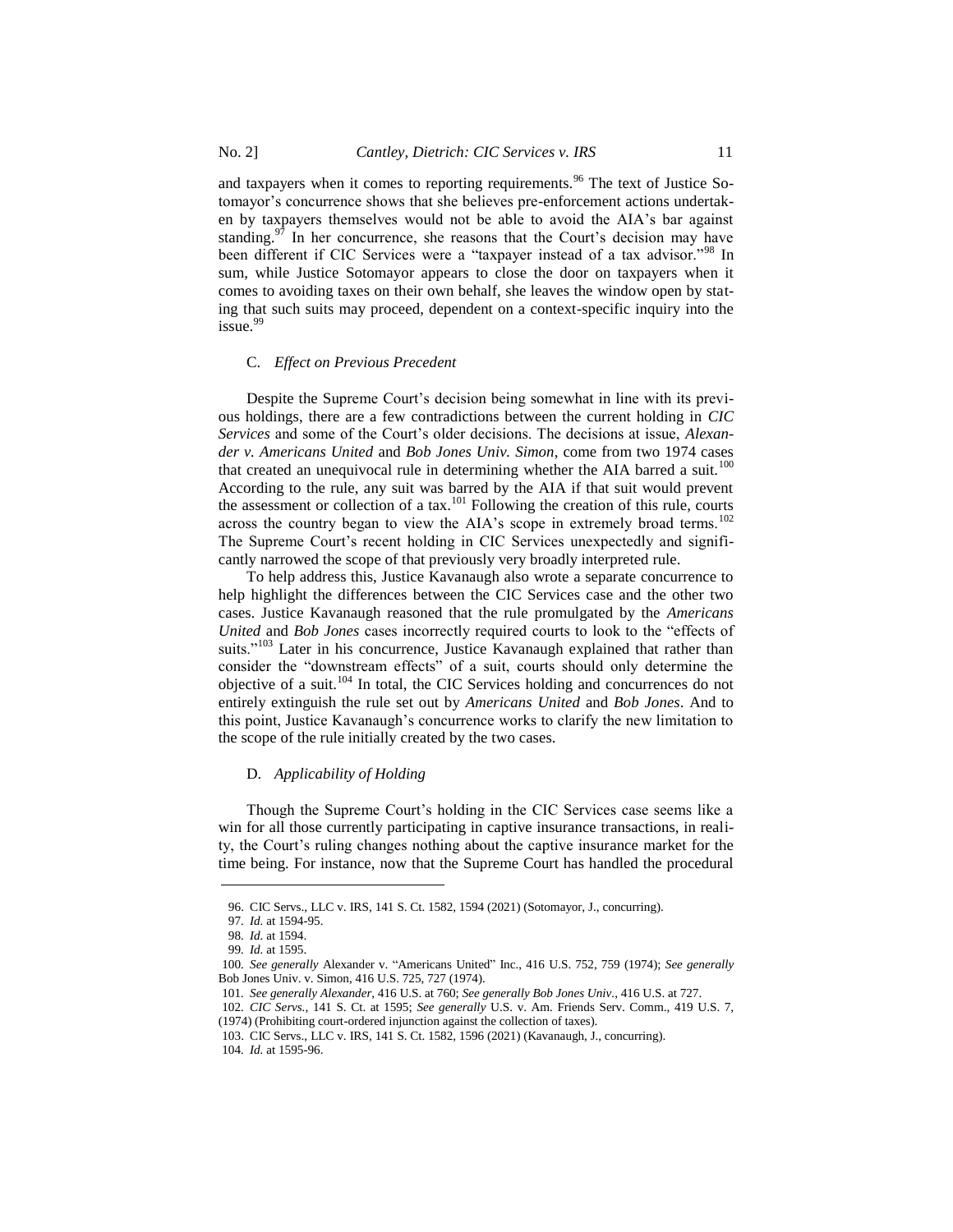standing portion of CIC Services' case, it is now up to the federal district court to determine the true outcome of the Notice  $2016-66$ .<sup>105</sup> But until that decision is rendered, the companies profiting through captive insurance transactions must continue to comply with the Notice in its current state.<sup>106</sup> Thus for the foreseeable future, and likely for a couple of years following that, CIC Services and its competitors will have no choice but to comply with the reporting requirements of Notice 2016-66 when processing any transaction of interest.

Yet, while the Court's holding in the CIC Services case may appear to signal sweeping changes to the tax pre-enforcement landscape, it is possible that the holding will not apply very broadly beyond the case's particular facts. Specifically, though the case may make it easier for taxpayers and tax advisors to initiate pre-enforcement challenges against certain agency regulations, any claim will still be required to be a substantial challenge, per the requirements of the APA.<sup>107</sup> Furthermore, due in part to Justice Sotomayor's concurrence, any taxpayer seeking relief under the APA will likely have a difficult time even obtaining standing for his or her pre-enforcement suit.<sup>108</sup> In the end, only time will tell how broadly federal courts decide to interpret the Supreme Court's holding in *CIC Services*.

## VI. OUTCOMES

# A. *What's Next for CIC's APA Claim*

The Supreme Court's ruling in *CIC Services v. IRS* is likely just the beginning of the litigation between the company and the IRS. Despite being a slight afterthought in the Supreme Court case, the CIC Services' claim began with an APA suit against the IRS for supposed improper rulemaking.<sup>109</sup> This claim, after quite some delay, is now due to be heard by the Sixth Circuit.<sup>110</sup> Though it remains to be seen whether CIC Services will have success through judicial review, it appears likely that the company will spend much of its time in court over the coming years.

#### B. *Increased Likelihood of Future Reporting Disputes*

While the Court's holding in CIC Services will almost certainly lead to an onslaught of pre-enforcement challenges to agency regulations, it remains to be seen how far courts will extend the case. To some agencies, such as the IRS, the CIC Services decision could likely cause the majority of tax pre-enforcement actions to

<sup>105</sup>*. See generally* Andrew Rennick, *CIC Services, LLC v. Internal Revenue Service: Captive Insurance Wins a Battle, but the War Continues*, JD SUPRA, https://www.jdsupra.com/legalnews/cicservices-llc-v-internal-revenue-4115320/ (last visited Aug. 29, 2021).

<sup>106</sup>*. Id.*

<sup>107.</sup> Andrew Velarde, *IRS Sees CIC Services' Applicability as 'Rather Narrow'*, TAX NOTES, https://www.taxnotes.com/tax-notes-federal/litigation-and-appeals/irs-sees-cic-services-applicabilityrather-narrow/2021/06/07/76k5l.

<sup>108</sup>*. CIC Servs*.*,* 141 S. Ct. at 1594.

<sup>109</sup>*. CIC Servs*., 2017 WL 5015510 at \*1..

<sup>110</sup>*. CIC Servs*., 925 F.3d at 247.